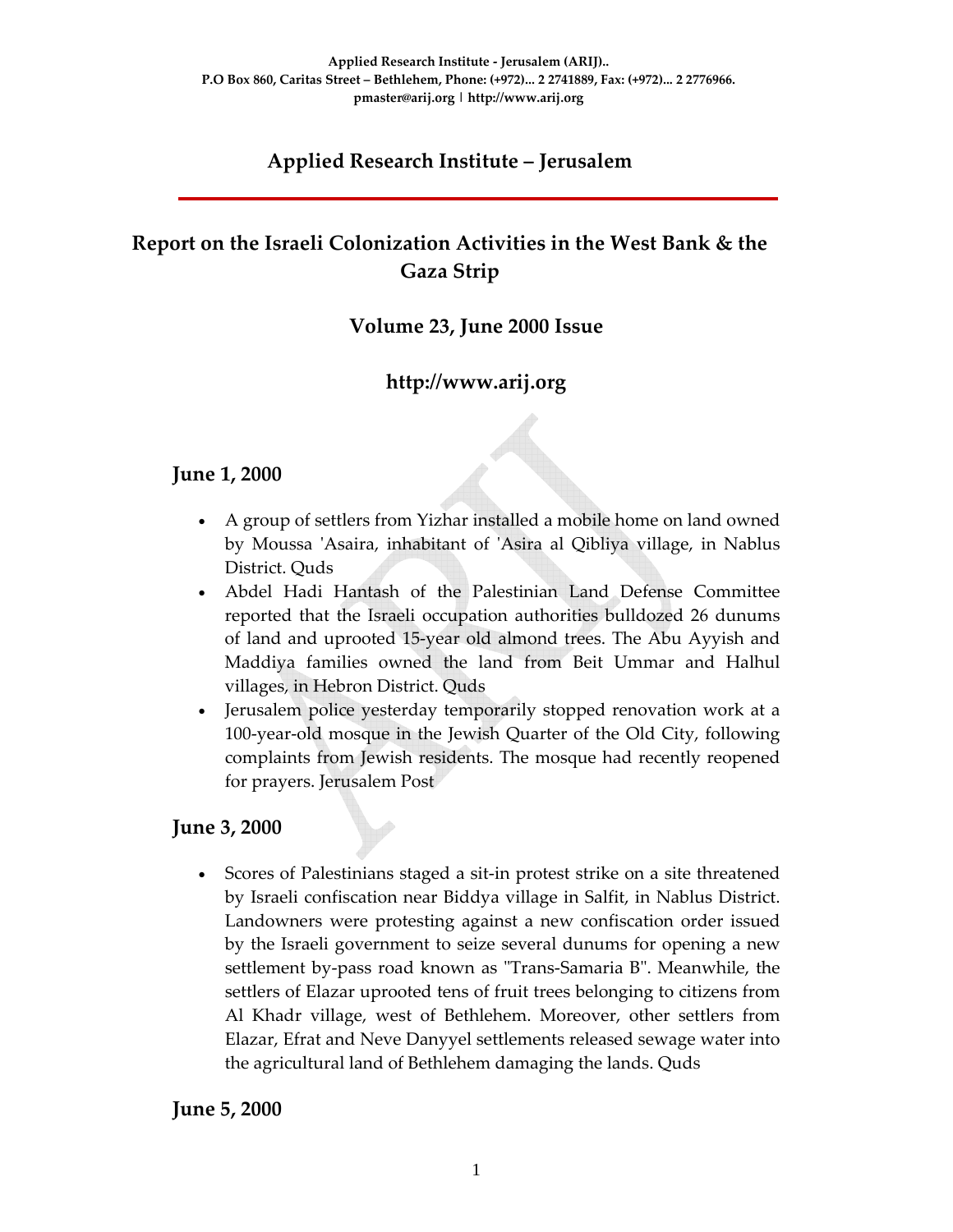The Al-Quds newspaper announced that, during the years of 1987– 1999, 3282 ID cards were confiscated from Palestinian Jerusalemites.

| # of confiscated ID cards | Year |
|---------------------------|------|
| 23                        | 1987 |
| 2                         | 1988 |
| 32                        | 1989 |
| 36                        | 1990 |
| 20                        | 1991 |
| 41                        | 1992 |
| 32                        | 1993 |
| 45                        | 1994 |
| 96                        | 1995 |
| 689                       | 1996 |
| 1067                      | 1997 |
| 788                       | 1998 |
| 411                       | 1999 |

Source: Walid Abu Sarhan & Bassam Oweida; Al‐Quds newspaper; June 5, 2000

• Israeli army bulldozers demolished the house of the Palestinian citizen Hasan Khalifa,a father of four from Al‐Walajeh village, southwest of Jerusalem, under the pretext that the house was built without a permit. Haaretz

## **June 6, 2000**

• A new settlement neighborhood has been inaugurated in the Jewish settlement of Kokhav Yaacov, in Ramallah District, in order to redouble the number of Jewish settlers. The new settlement will include the construction of 1100 housing units for religious settlers. Quds

## **June 7, 2000**

• Jewish settlers seized a large quantity of agricultural crops belonging to the farmer Ali Ribhi, from Yatta village in Hebron District, as a preparation to expropriate his land. Moreover, other settlers seized a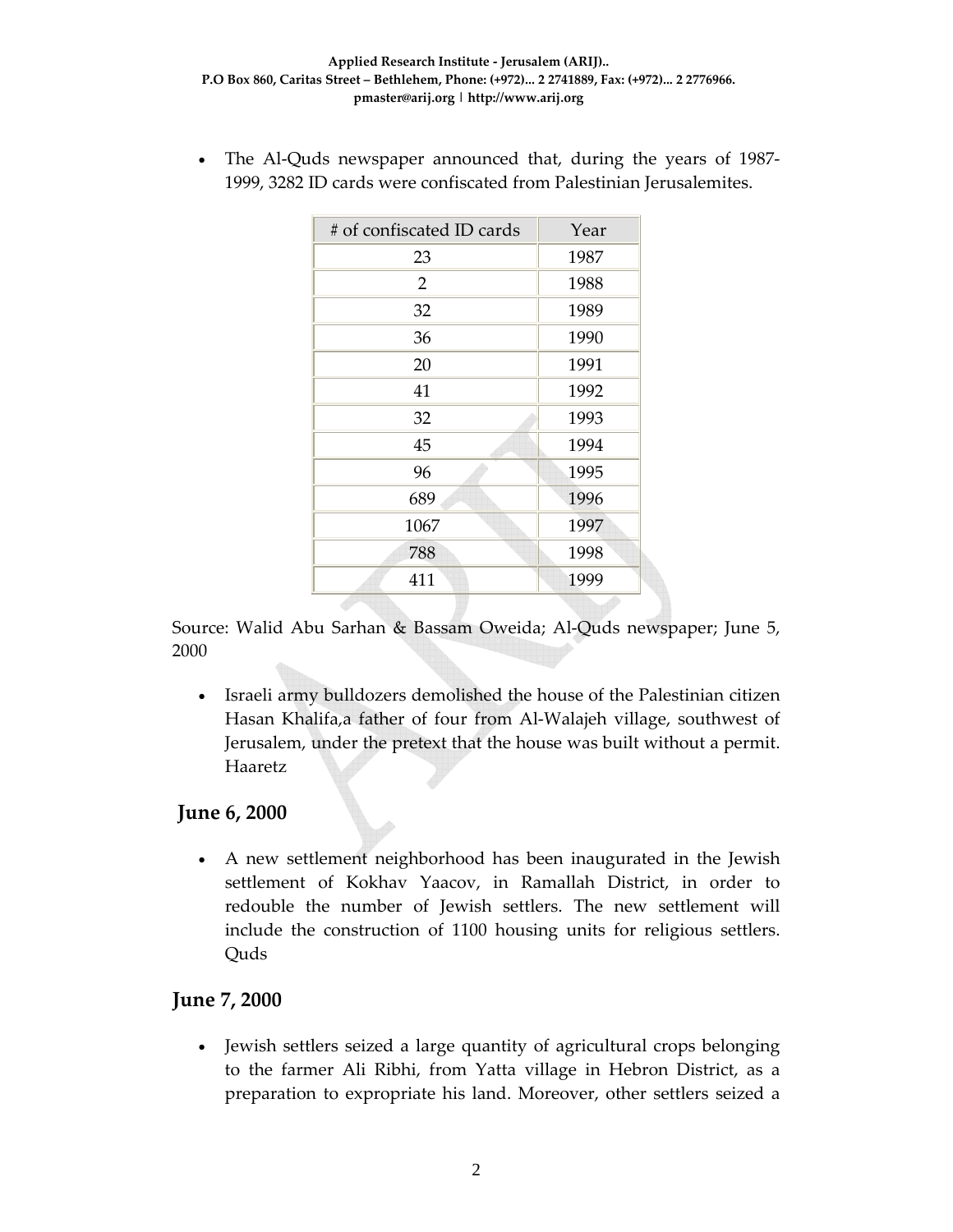well and stole agricultural yield owned by Salameh Shehadeh from Yatta village after manhandling him. PIC

• A group of right-wing MKs (from Likud, NRP, National Union and Shas) and Jerusalem Yeshiva students erected a fence of metal poles and barbed wire, and planted olive sapling in the planned Jewish neighborhood, "Kidmat Zion", near Abu Dis, in Jerusalem. The fencedoff area contains 15 of the 64 dunums on which the Municipality of Jerusalem approved the construction of a new neighborhood. Ha'aretz / Jerusalem Post

## **June 8, 2000**

• The Israeli settlers of Maale Amos confiscated about 2000 dunums of land belonging to citizens of 'Arab ar Rashayida and Kisan villages, near Bethlehem, as a preparation to build new housing units for the settlement. Meanwhile, a group of settlers from Neve Daniyyel attacked villagers from Al Khader, near Bethlehem, while they were working in their land and destroyed about 600 m2 of retaining walls, in an attempt to confiscate the land. Quds

# **June 11, 2000**

• Police have stopped Jerusalem municipal officials from inspecting work undertaken by the Waqf (Islamic religious trust) and the Israeli Islamic movement on the Temple Mount. Haaretz

## **June 12, 2000**

The Israeli occupation authorities delivered notification orders to demolish five Palestinian houses in An Nabi Samwil village (Jerusalem) under the pretext of being built without permits,. Quds

## **June 13, 2000**

• The Israeli occupation authorities accompanied by Israeli border police demolished a Palestinian house belonging to Hamzeh Mugrabi, 35, father of seven children from Jabal al Mukabbir neighborhood, south of Jerusalem. The Ministry of Interior claimed that the house has been built on public land. However, Mugrabi pointed out that the bulldozers took him by surprise because he had received an order to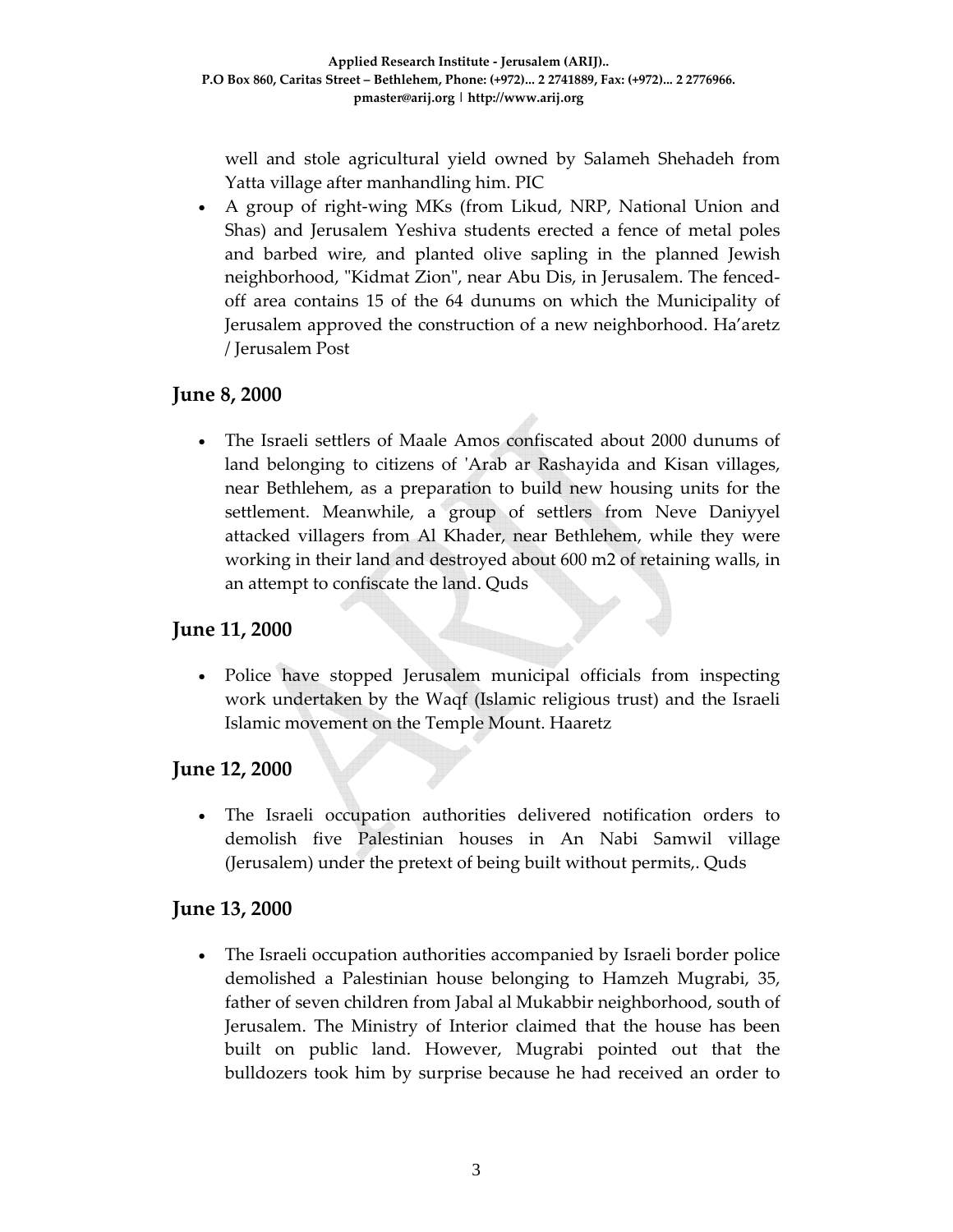appear in a court hearing on July 12th over planned demolition. Haaretz / Jerusalem post

• Moshe Mosko, deputy spokesman of the Ministry of Interior, said demolition orders had been issued for 500 illegal structures throughout the country, most in Arab areas. He did not say how many of these were in Jerusalem. Jerusalem Post

#### **June 14, 2000**

• Today Amnesty International charges in its annual report for 1999 that most members of the security forces who use torture or ill treatment, or who unlawfully kill are not punished by Israeli Authorities. The General Security Service tortured suspects until the High Court ruled in September that its interrogation methods are unlawful, the report said. Moreover, Amnesty International said it received many reports of Palestinians being beaten or otherwise ill-treated at checkpoints, during demonstrations and immediately after arrest. Jerusalem Post

#### **June 17, 2000**

• Al-Quds newspaper published a report about demolition of houses being carried out by the Israeli government in the West Bank and East Jerusalem, under the pretext of being built without permits. Total number of Palestinian houses demolished in the West Bank (Except Jerusalem):

| Year | by the Israeli<br>authorities | by the owner | <b>Total</b> |  |
|------|-------------------------------|--------------|--------------|--|
| 1987 | <b>NA</b>                     | <b>NA</b>    | 103          |  |
| 1988 | <b>NA</b>                     | <b>NA</b>    | 393          |  |
| 1989 | <b>NA</b>                     | <b>NA</b>    | 431          |  |
| 1990 | <b>NA</b>                     | <b>NA</b>    | 102          |  |
| 1991 | <b>NA</b>                     | <b>NA</b>    | 227          |  |
| 1992 | <b>NA</b>                     | <b>NA</b>    | 148          |  |
| 1993 | <b>NA</b>                     | <b>NA</b>    | 63           |  |
| 1994 | <b>NA</b>                     | <b>NA</b>    | 120          |  |
| 1995 | 86                            | 26           | 112          |  |
| 1996 | 71                            | 69           | 140          |  |
| 1997 | 171                           | 62           | 233          |  |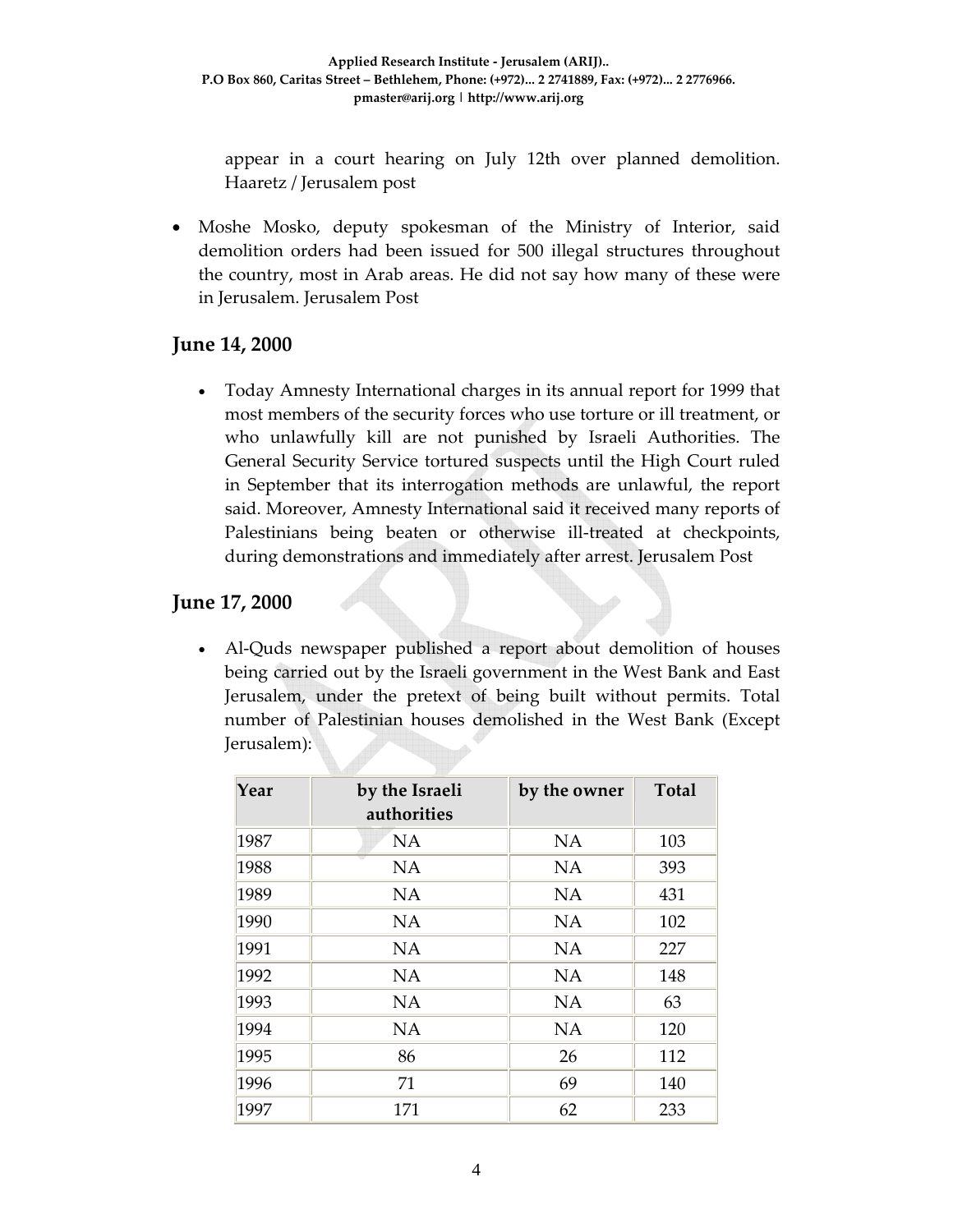#### **Applied Research Institute ‐ Jerusalem (ARIJ).. P.O Box 860, Caritas Street – Bethlehem, Phone: (+972)... 2 2741889, Fax: (+972)... 2 2776966. pmaster@arij.org | http://www.arij.org**

| 1998    | 219                      | 58                       | חחר  |
|---------|--------------------------|--------------------------|------|
| $1999*$ |                          | ∩∩                       | 50   |
| Total   | $\overline{\phantom{0}}$ | $\overline{\phantom{a}}$ | 2399 |

Source: Walid Abu Sarhan & Bassam Oweida; Al‐Quds newspaper; June 17, 2000 Between 1967‐1974, the total number of Palestinian houses demolished in the West Bank was 4425. \* Only the first three months

Total number of Palestinian houses demolished in East Jerusalem:

| Year  | <b>Houses Demolished</b> |  |  |
|-------|--------------------------|--|--|
| 1987  | $\overline{2}$           |  |  |
| 1988  | 30                       |  |  |
| 1989  | 7                        |  |  |
| 1990  | 19                       |  |  |
| 1991  | 18                       |  |  |
| 1992  | 12                       |  |  |
| 1993  | 48                       |  |  |
| 1994  | 29                       |  |  |
| 1995  | 25                       |  |  |
| 1996  | 17                       |  |  |
| 1997  | 16                       |  |  |
| 1998  | 30                       |  |  |
| 1999  | 36                       |  |  |
| Total | 289                      |  |  |

Source: Walid Abu Sarhan & Bassam Oweida; Al‐Quds newspaper; June 17, 2000

## **June 22, 2000**

• Jewish colonist leaders claimed that the Israeli government has agreed that 65 settlements in the West Bank come under PA sovereignty and the entire Jordan Valley will be transferred in stages to total Palestinian control. They charge that PM Ehud Barak will give 86 to 96 percent of the land to the PA. Ha'aretz

**June 25, 2000**